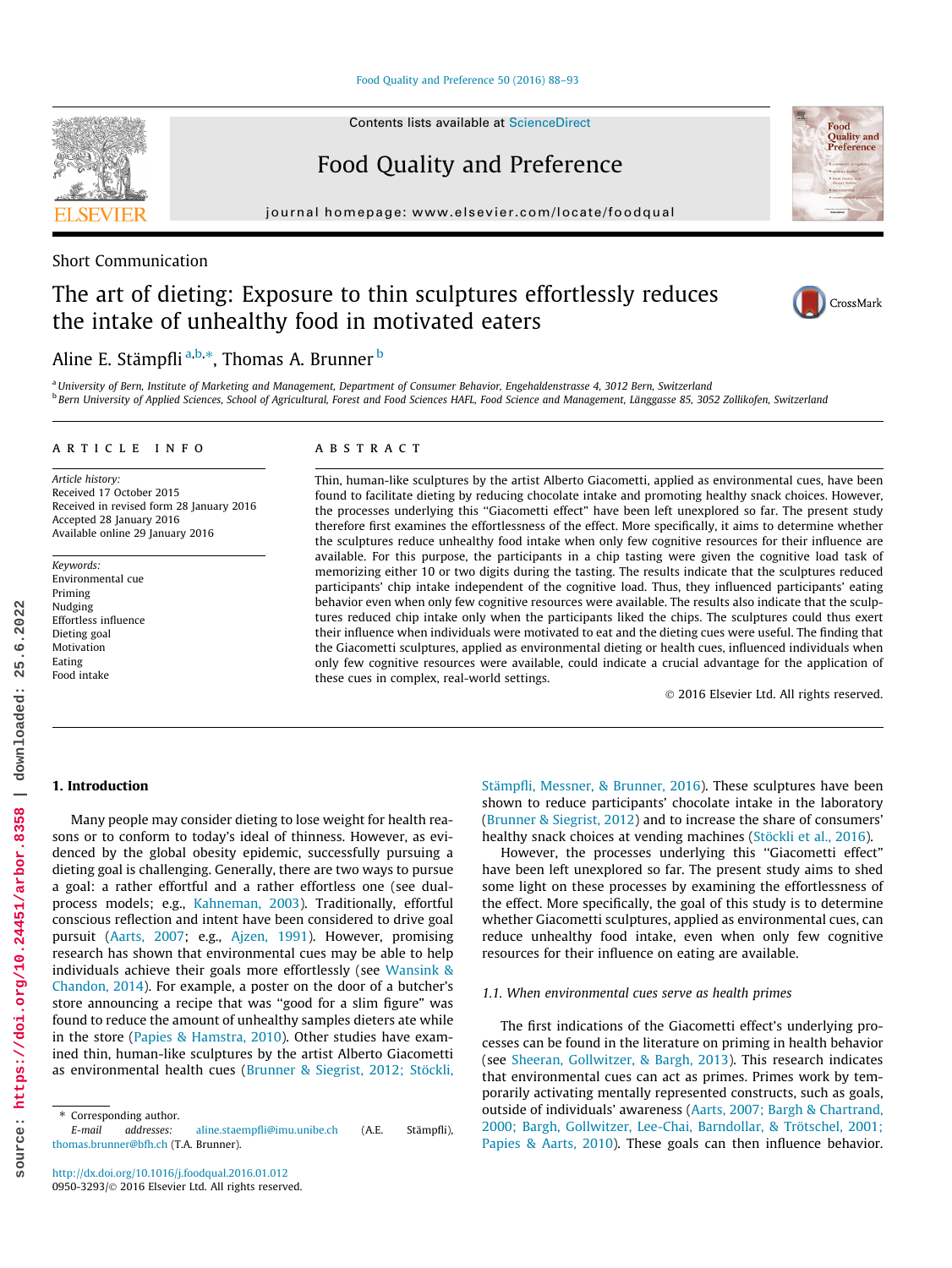For example, television commercials with slim models or dietingrelated products reduced the caloric intake of dieters (Anschutz, van Strien, & Engels, 2008). Similarly, diet reminders in restaurant menus influenced dieters to more frequently choose low-calorie dishes over higher-calorie options (Papies & Veling, 2013).

In accordance with the mechanism of priming, individuals are typically unaware of being influenced by environmental cues (Chartrand, 2005). Either way, the cues' influence does not seem to depend on this awareness. Even if an individual thinks about an environmental cue while being influenced by that cue, the cue's effect does not seem to be altered. For example, a health-related recipe flyer reduced unhealthy snack purchases in a grocery store among overweight customers regardless of whether or not they had been thinking about the flyer while shopping (Papies, Potjes, Keesman, Schwinghammer, & van Koningsbruggen, 2014). Regarding whether the awareness of a cue at the time of initial exposure alters the cue's influence, there is contrasting evidence (Harris, Bargh, & Brownell, 2009; Papies et al., 2014).

In conclusion, if environmental cues influence food decisions even when individuals do not consciously think about these cues while being influenced by them (Papies et al., 2014), then environmental cues may work without much effort on the part of the individual.

#### 1.2. How effortless environmental cues work

However, unconsciousness and effortlessness do not always go hand in hand (Bargh, 1994; Papies & Aarts, 2010; Ward & Mann, 2000). On the one hand, unconscious goal priming can occupy at least some mental resources, as shown by the effects of priming on performance in effortful working memory tasks. While priming for achievement improved individuals' performance on effortful working memory tasks, priming for an unrelated goal reduced performance (Hassin, Aarts, Eitam, Custers, & Kleiman, 2009). On the other hand, effortless processes can still have some conscious elements. For example, typing on a computer or driving a car are both activities that can be performed quite effortlessly, but both are still consciously started and stopped (Bargh, 1994). Therefore, the study of the effortlessness with which environmental cues work should rely on research that examines priming under conditions of different degrees of cognitive resources available, e.g., by applying a cognitive load (Bargh & Chartrand, 2000).

Such research has indicated that priming effects do not depend on the cognitive load. For example, individuals were found to recognize a goal more quickly following exposure to a relevant prime regardless of whether they had memorized nine digits during the lexical decision task (Fishbach, Friedman, & Kruglanski, 2003). Similarly, regardless of whether a cognitive load was induced, individuals exposed to fruit and vegetable advertisements were more likely to choose fruits over unhealthy snacks than those not primed by fruit and vegetable advertisements (Forwood, Ahern, Hollands, Ng, & Marteau, 2015).

#### 1.3. Pursuing a dieting goal with or without effort

Although evidence to support this hypothesis is scarce (Fishbach et al., 2003; Forwood et al., 2015), Giacometti sculptures, when placed as environmental cues, may activate a dieting goal and influence an individual's eating behavior without much effort on the part of the individual. However, some effortful processes may also be at work for this effect. The thin sculptures may influence individuals by making them explicitly think about their own weight (Van de Veer, van Herpen, & van Trijp, 2015).

In the present study, we aimed to test the effortlessness with which the Giacometti sculptures work by inducing a cognitive load during a potato chip tasting. If the sculptures influenced the participants' food intake independent of the cognitive load, and thus also when only few cognitive resources were available, an effortless influence of the sculptures would be indicated. In contrast, if the cues only had an impact when the participants were not cognitively loaded, this would indicate that the Giacometti sculptures require cognitive resources to influence eating.

### 2. Study

#### 2.1. Materials and methods

#### 2.1.1. Participants

Members of a sensory consumer panel were invited to a sensory laboratory for a chip tasting. The chip tasting served as the cover story for the study. Because the consumer panel members had previously acted as participants in food taste tests, it can be assumed that they did not suspect that the evaluation of the tasted chips was not the main interest of the present study. No additional cover story was given to the participants regarding the additional tasks they had to complete or questions they had to answer. One hundred and thirty-seven panelists participated in the study, each receiving a compensation of 25 Swiss francs.

Nine participants were excluded from the analyses because they had difficulty memorizing or remembering the 10 digits in the cognitive load task. Two of them admitted that they had not attempted to memorize the digits, while the other seven remembered the correct place of less than six of the digits and, in addition, rated the memorization task as not being difficult. Data from the remaining 128 participants were used for the analyses  $(M<sub>age</sub> = 46.35 \text{ years}, SD<sub>age</sub> = 14.20; 73.44\% \text{ female}).$ 

#### 2.1.2. Design

A 2 (cue vs. no cue)  $\times$  2 (high vs. low cognitive load) betweensubjects design was applied. About half of the participants entered the laboratory in the cue condition, where screensavers with thin, human-like sculptures by the artist Alberto Giacometti were running on the computer screens in the cubicles. The other participants found the computers protected by white screensavers.

For the cognitive load task, again about half of the participants memorized a 10-digit number within 30 s. The other participants received a low cognitive load; they were given the task of memorizing a two-digit number within 30 s.

#### 2.1.3. Materials

The Giacometti screensaver was created using a picture showing three thin figures from Giacometti's sculpture Piazza. To generate a realistic screensaver appearance, the picture was moving in front of a black background. The neutral screensaver showed a static white picture. The 10-digit number was 5826748139. To ensure a high cognitive load, care was taken to avoid common sequences of digits. The two-digit number was 47. Participants completed a computer-based questionnaire.

The chips used in the tasting were Pringles Original. Each participant was served 20 chips. On average, the sample of chips provided to each participant weighed  $46.83$  g (SD = 1.14; minimum 44.00 g, maximum 51.00 g).

#### 2.1.4. Measures

The main variable in this study was consumption volume. To measure this dependent variable, the weight difference between the original amount of chips (20) given to the participants and the chips remaining after the participants had completed the tasting was calculated.

Information on the participants' liking of the chips was collected during the tasting. Two questions concerned the flavor of the chips,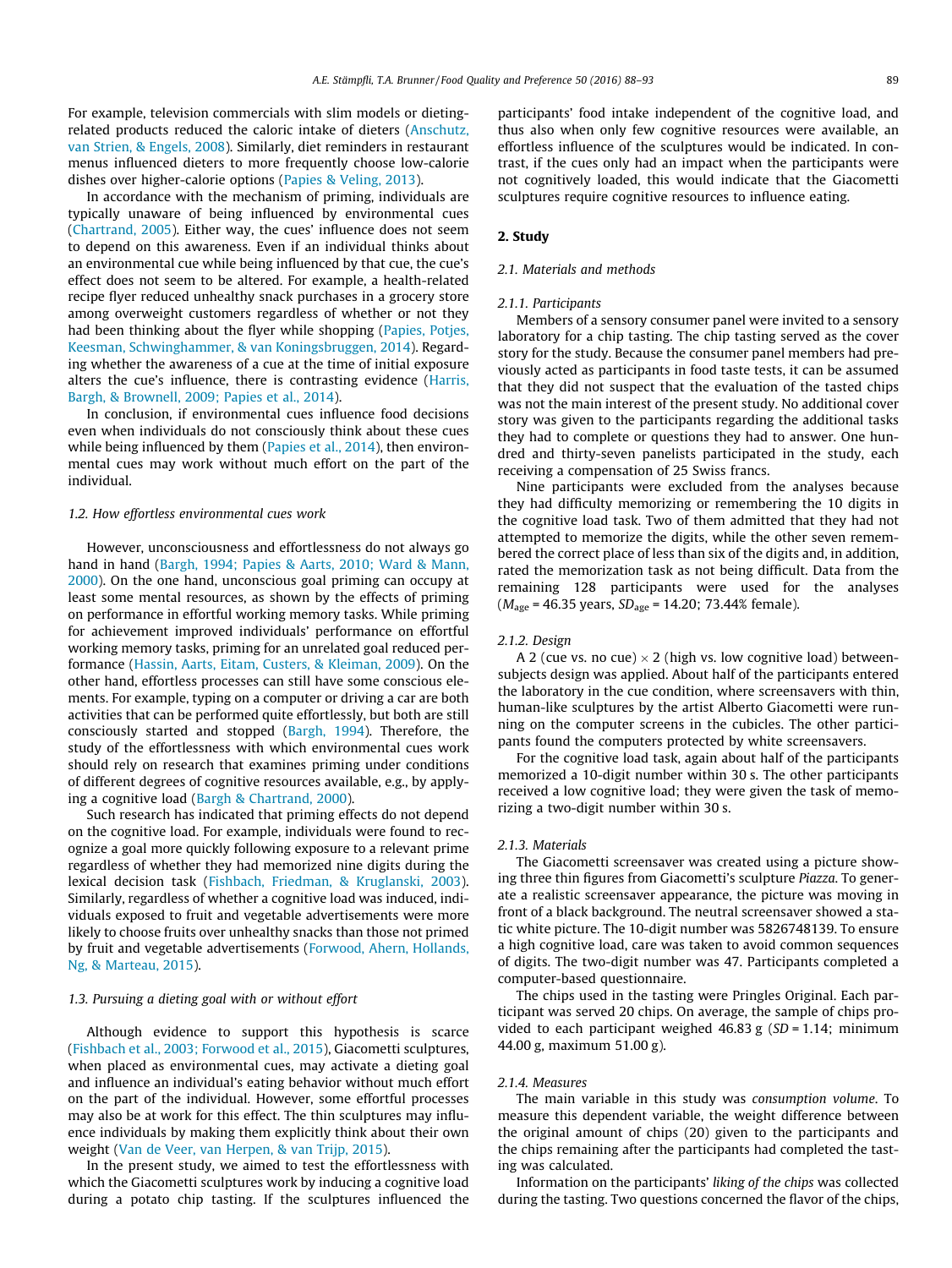while one involved the appearance and one the participants' willingness to buy the chips ( $\alpha$  = .83). The responses to the items<br>"These chips taste very good," "These chips look appealing," and "If these chips were available at an appropriate price where I normally shop, I would buy them" were collected on a 7-point Likert scale (1 = "I do not agree at all";  $7 =$  "I entirely agree"; note: the items and scale items were translated from German). The responses to the fourth item, "Compared to the best chips I have ever eaten, these chips taste...", were collected on a 7-point scale from ''a lot worse" to ''a lot better".

For the cognitive load manipulation check, participants' subjective feeling of effort regarding the cognitive load task was collected on a 7-point Likert scale. Participants were asked how demanding it was for them to evaluate the chips in the tasting while keeping in mind the memorized number. They also had to state their approval when answering the reverse-coded item: "It was easy to remember the number" ( $\alpha$  = .84).

The participants in the cue condition were also asked if they remembered the screensaver on their screen at the beginning of the study, a question they answered with a ''yes" or ''no" response. If they answered ''yes," they were asked to describe the screensaver in an open format. The participants in the cue condition were also asked, using a 7-point scale, to assess the degree to which they believed the screensaver influenced how many chips they had eaten during the tasting.

#### 2.1.5. Procedure

When the participants arrived at the sensory laboratory, they were welcomed and given the initial instructions in front of the laboratory's closed door. The participants then entered the room, chose a cubicle, and seated themselves. During this time, they were exposed to the screensavers for approximately 30 s. The experimenter then gave the participants the input to start the questionnaire by pressing a certain key on the computer keyboard. At the beginning of the questionnaire, the participants were given the cognitive load task of memorizing either 10 digits or two digits. Afterwards, each participant was served 20 chips on a plate. The participants tasted and rated the chips for five minutes. They had been instructed to eat as many chips as they wanted. After the tasting, the participants were asked to recall the digits from the cognitive load task as precisely as possible. Finally, the participants completed the rest of the questionnaire.

## 2.2. Results

#### 2.2.1. Manipulation check

The manipulation check indicated that the cognitive load manipulation had been successful. That is, it was a more cognitively demanding task for participants to remember the 10-digit number ( $M = 4.99$ ,  $SD = 1.59$ ) than it was for the other participants to remember the two-digit number ( $M = 1.21$ ,  $SD = 0.62$ ),  $t(126)$  $= 17.67, p < .001, d = 3.12.$ 

## 2.2.2. Effortless Giacometti effect

A two-factor ANOVA, which examined the effects of the cue, cognitive load, and their interaction on consumption volume, revealed that the Giacometti screensaver reduced the amount of chips participants ate (see Fig. 1); main effect of cue,  $F(1, 124)$ = 4.70, *p* = .032,  $\eta_p^2$  = .04. The participants who had been exposed to the Giacometti screensaver consumed less (*M* = 11.48 g.) to the Giacometti screensaver consumed less  $(M = 11.48 \text{ g})$ ,  $SD = 6.18$ ) than the participants who had been exposed to the neutral white screensaver  $(M = 14.56 \text{ g}, SD = 9.37), t(126) = 2.18,$  $p = .031$ ,  $d = 0.39$ . The Giacometti effect occurred independently of the cognitive load; that is, it occurred when participants had memorized a two-digit number, as well as when they had memorized a 10-digit number; interaction of cue and cognitive

*load*,  $F(1, 124) = 0.71$ ,  $p = .400$ ,  $\eta_p^2 = .01$ . The cognitive load itself did not influence the amount of chips consumed; main effect of *load, F*(1, 124) = 0.71,  $p = .400$ ,  $\eta_p^2 = .01$ . The cognitive load itself cognitive load,  $F(1, 124) = 0.01$ ,  $p = .907$ ,  $\eta_p^2 = .00$ .<br>Regarding the influence of the Giacometti scr

Regarding the influence of the Giacometti screensaver independent of the cognitive load, a Bayesian model comparison revealed that the model that only considered the effects of the cue and cognitive load explained the data almost three times better than the full model, which also included the interaction between the two variables. This substantiated that the cognitive load did not have an influence on the Giacometti effect (see Kruschke, 2011).

Since the Giacometti screensaver also influenced intake when cognitive resources were reduced, the assumption that the cue influenced intake effortlessly is supported. In terms of the consciousness of the environmental cue and its influence, the results showed that 96.72% of the participants in the cue condition did not think that they had been influenced by the screensaver, but that 75.41% of the participants in the cue condition remembered the details of the cue itself. More specifically, 52.46% remembered seeing Giacometti's sculptures or mentioned words related to thinness, while 22.95% remembered seeing figures or humans. However, the participants who remembered the details of the Giacometti screensaver did not eat more or less  $(M = 11.48 \text{ g})$ ,  $SD = 5.53$ ) than the participants who did not remember them  $(M = 12.20 \text{ g}, SD = 7.72), t(59) = 0.40, p = .693, d = 0.11.$ 

#### 2.2.3. How liking facilitates the Giacometti effect

Because the cognitive load neither influenced participants' consumption volume nor the cue's effect on consumption volume, we omitted cognitive load in the remaining analyses. An ANCOVA, which examined the effects of the cue, liking of chips, and their interaction on consumption volume, revealed that the Giacometti effect was facilitated by participants' liking of the tasted chips (see Fig. 2); interaction of cue and liking of chips,  $F(1, 124) = 4.21$ ,  $p = .042$ ,  $\eta_p^2 = .03$ ; main effect of cue,  $F(1, 124) = 1.65$ ,  $p = .201$ ,  $n_x^2 = .01$ . The Giacometti screensaver had an influence when the  $\eta_p$  = .01. The Glacometti screensaver had an immence when the participants liked the chips, upwards of 3.81 on the 7-point scaled  $\eta_{\rm p}^2$  = .01. The Giacometti screensaver had an influence when the moderator variable liking of chips. This result was gained using the Johnson–Neyman technique, whereby the transition point from insignificant to significant of the conditional effect of the cue on consumption volume along the moderator variable continuum (liking of chips) was mathematically derived (Hayes, 2013; with a significance level of  $\alpha$  = .05). Examining the mean of liking of chips, plus/minus one standard deviation, substantiated that those participants who had relatively high ratings for liking of chips were influenced by the cue,  $\theta_{(X\rightarrow Y)(M+15D=5.23)} = -5.84$ ,  $t(124) = 3.05$ ,  $p = .003; \ \theta_{(X \to Y)|M=3.97} = -3.04, \ t(124) = 2.26, \ p = .026, \text{ whereas}$ those participants who had relatively low ratings were not influenced by the cue,  $\theta_{(X\rightarrow Y)|M-1SD=2.72} = -0.25$ ,  $t(124) = 0.13$ ,  $p = .897$ . Liking, in general, increased participants' consumption volume; main effect of liking of chips,  $F(1, 124) = 8.66$ ,  $p = .004$ ,  $\eta_{\rm p}^2 = .07$ .

## 3. Discussion

The present study examined how thin, human-like sculptures by the artist Alberto Giacometti reduced unhealthy food intake when used as subtle environmental cues. Prior to this study, the processes underlying the Giacometti effect were largely unexplored (Brunner & Siegrist, 2012). As such, the aim of this study was to examine the question of the effortlessness with which the cues influenced food intake. Therefore, we induced a cognitive load during a chip tasting. The results of this study revealed that the sculptures reduced chip intake independent of cognitive load, which indicated that the sculptures also exerted their influence when only few cognitive resources were available.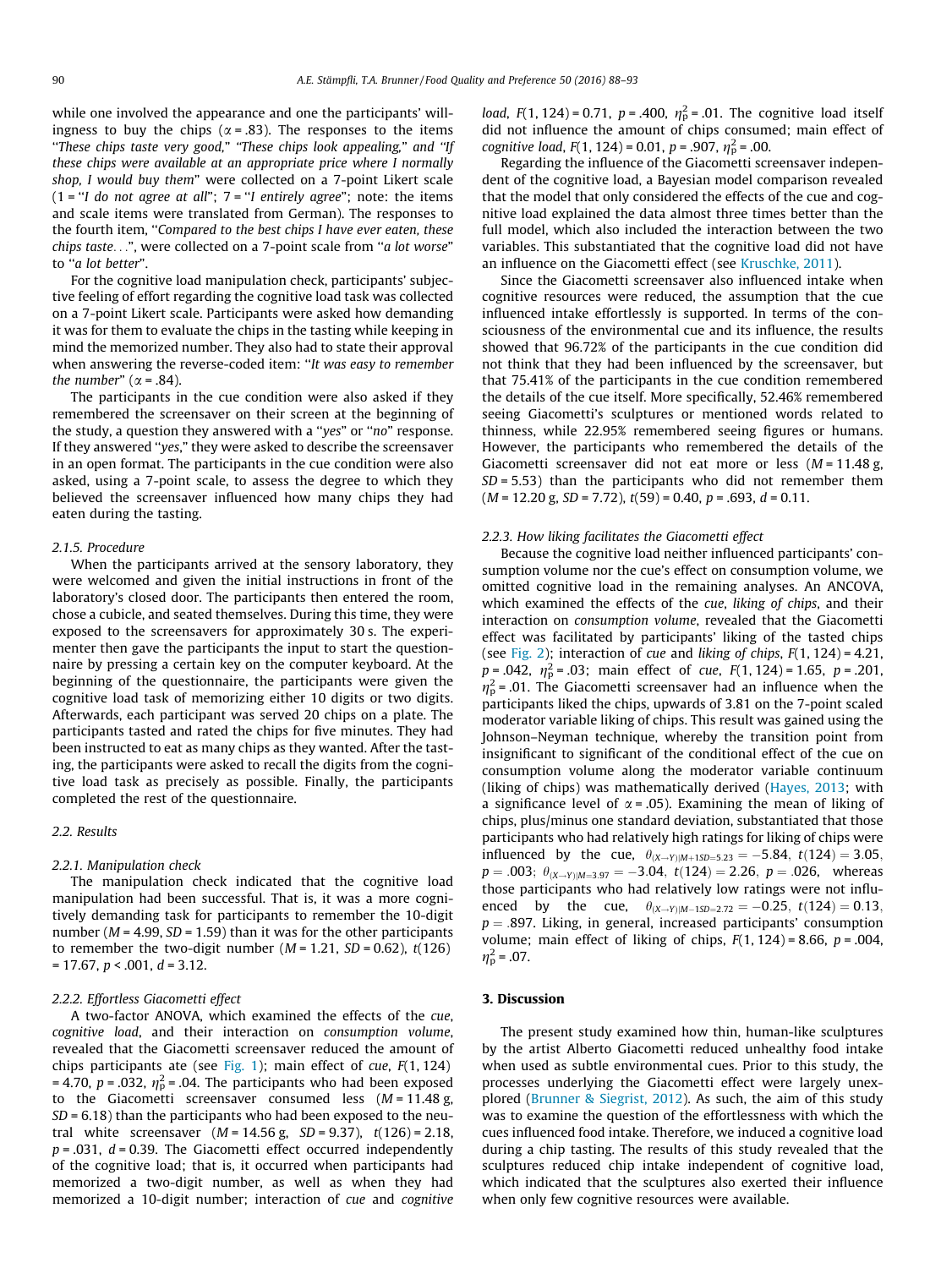

Fig. 1. Mean consumption volume of chips (in grams) for the four conditions (cue/no cue  $\times$  low/high cognitive load). Participants exposed to a screensaver with thin Giacometti sculptures consumed fewer chips than participants exposed to a neutral white screensaver. Cognitive load did not alter this effect (error bars represent standard errors).



Fig. 2. Chip consumption as a function of liking of the tasted chips and exposure to an environmental cue. A screensaver with Giacometti sculptures reduced the chip intake of participants who liked the chips tasted (significant influence of the cue's conditional effect on consumption volume upwards from 3.81 on the moderator variable liking of chips).

This effortlessness of the cues' influence seems to be a crucial advantage for the effectiveness of dieting cues in complex, realworld settings, in which individuals have limited cognitive resources with which to confront a multitude of demands (Bargh & Chartrand, 2000; Papies et al., 2014). In such circumstances, information-based approaches, such as disclosing calorie information, have proved to be unsuccessful (Downs, Loewenstein, & Wisdom, 2009). The use of dieting cues that involve little effort on the part of the individual also seems to be an effective strategy regarding the general lack of attention individuals pay to their everyday eating behavior. That is because when attention lies elsewhere, cognitive resources for the control of food intake are impaired (Van de Veer et al., 2015), but effortless influences can take place. The use of environmental cues for an improved eating behavior is further a more efficient method than mindfulness interventions, such as mindful attention exercises related to food. These tend to be time costly (Papies, Pronk, Keesman, & Barsalou, 2015).

However, each environment contains its own unique set of cues. Which one of these various environmental cues asserts itself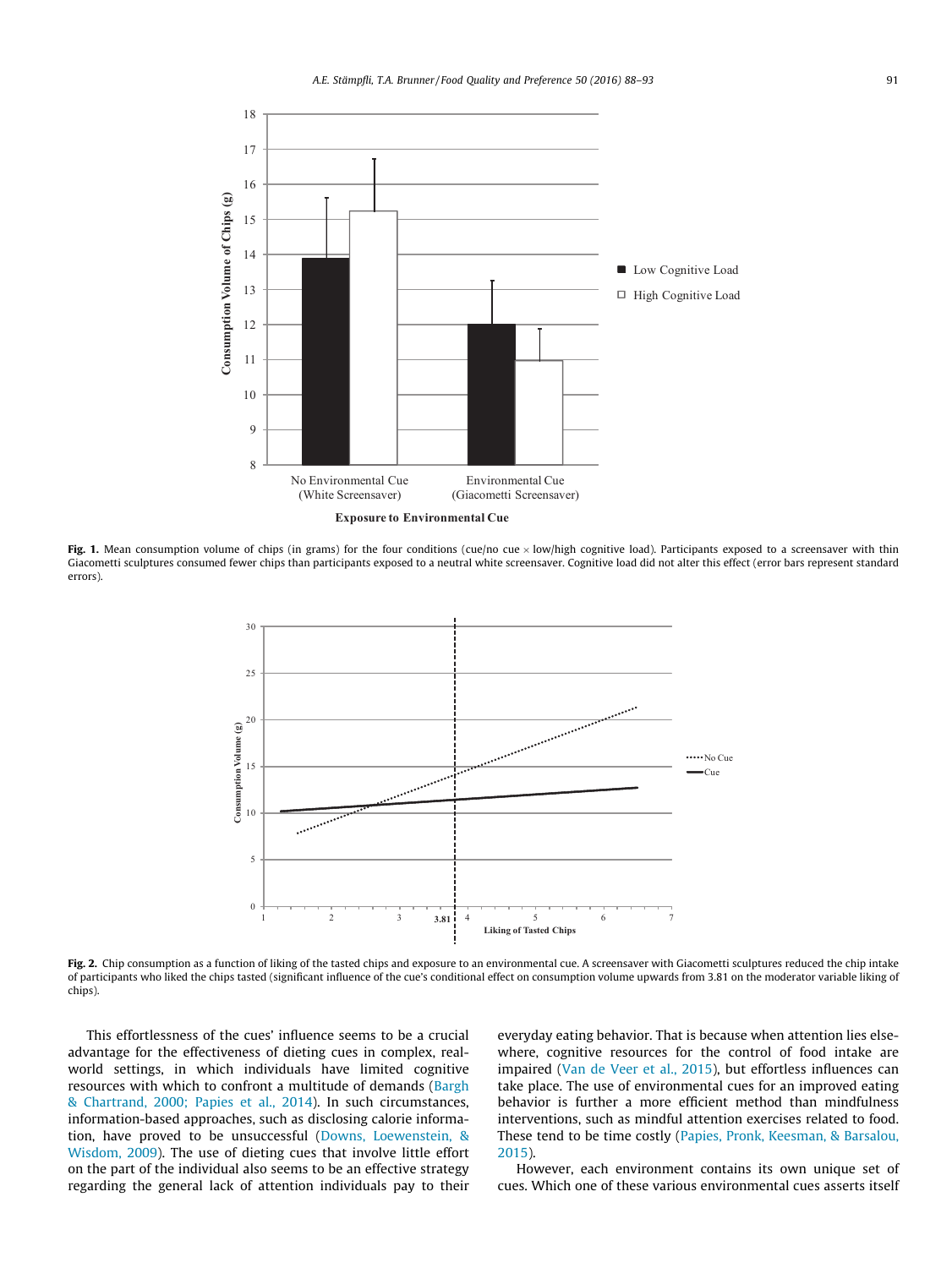in real-world settings—for example, in a supermarket, where individuals are exposed to package claims, atmospheric cues, and the palatable products themselves—will also depend on each individual's own goals and motivations (Aarts, 2007; Papies & Aarts, 2010). In the present study, the Giacometti cues were shown to reduce participants' unhealthy food intake when participants liked the chips they tasted. Thus, the cues exerted their influence when the participants were motivated to eat, or in other words, when the goal of eating was active. Environmental cues have been shown to have a greater influence on behavior when relevant goals are active (Forwood et al., 2015; Papies & Hamstra, 2010). Because goals are embedded within associative knowledge structures that contain goal-related content (Aarts, 2007; Papies & Aarts, 2010), environmental cues associatively linked to a goal should influence behavior when the respective goal is active. In the present study, we assume that when individuals liked the chips they tasted, the goal of eating was activated, and because of the associative link between eating and thin figures, the thin sculptures influenced the individuals. Although the goal of eating enjoyment has been shown to inhibit the weight control goal (see goal conflict model of eating, Stroebe, van Koningsbruggen, Papies, & Aarts, 2012), there are some individuals for whom eating-related cues seem to heighten the accessibility of the dieting goal. These individuals seem to have developed facilitative links between eating-related cues and dieting goals due to repeated self-control exertion in the past (Fishbach et al., 2003). It would be interesting to further examine variables such as successfully exerted self-control in follow-up studies. In sum, the present study showed that the Giacometti sculptures reduced unhealthy food intake when individuals were motivated to eat—that is, when a health cue was actually needed.

There are several other important questions not addressed by the present study, as well as a few limitations to the present study. One of the limitations is that the participants did not eat a vast amount of chips. They ate on average about one third of the 20 chips they had received. This can be attributed to the cover story, the chip tasting. Thus, the difference in the consumption volume of chips between primed and unprimed participants amounted only to 3.08 g. To conduct the present study using a cover story that allows participants to eat more might substantiate the obtained results. Participants should have the opportunity to eat for a longer time period, for example, while watching a film. Another limitation lies in the generalizability of the effect of the Giacometti cues and other environmental cues related to food intake. Thus far, to our knowledge, these have been tested only in the laboratory (present study; Brunner & Siegrist, 2012; other cues, e.g., Brunner, 2010) and the field (Stöckli et al., 2016; other cues, e.g., Papies & Hamstra, 2010; Papies et al., 2014; Papies & Veling, 2013). Therefore, it would be interesting to observe the effectiveness of these cues in the home environment. This involves two crucial questions regarding environmental cues. First, there is a lack of evidence regarding how the influence of an environmental cue develops when the cue is applied repeatedly. Habituation processes could either weaken or maintain the cue's effect (see results on repetition priming, e.g., Martens & Gruber, 2012). The second question concerns whether people could use such cues intentionally to facilitate their health or dieting behaviors.

To further explore the application of a cue in the home environment, it would be important to determine which goal or concept the applied cue activates; this matter was not addressed by the present study. The thin sculptures could have activated a healthrelated goal, or—as we assume—a more specific, weight-related goal or mental concept (Brunner & Siegrist, 2012). The actual underlying goal or concept could be determined using implicit measurement methods, such as a word completion task. Additionally, a laboratory experiment using a between-subjects design to compare the cues' influence on unhealthy and healthy food intake could give further indications of which goal or concept is activated by the Giacometti sculptures. If the cues were to activate a weightrelated concept, we would expect them to reduce unhealthy and healthy food intake equally. On the contrary, if the cues were to activate a health-related concept, we would expect them to reduce unhealthy food intake and to promote or, at least, to not decrease healthy food intake. When the purpose of a cue is to activate a broader health goal, the application of sculptures that are not as unnaturally thin as the Giacometti sculptures may be ideal. However, there is contrasting evidence for the appropriateness of using healthy-looking models to influence food intake (Anschutz, Engels, Becker, & van Strien, 2008).

In general, it is important to have a realistic understanding of the impact of environmental cues. As mentioned, an applied cue is one of various cues found in complex, real-world settings. Which of the many cues present affects an individual's behavior depends on many factors, including the individual's mental concepts. Further, it is not known how long the activation of a mental concept by a distinct cue will persist, or on which factors this duration may depend. Finally it is important to note that weight loss is a complex goal that requires different behaviors to be achieved (Papies & Aarts, 2010)—for example, activity-related behaviors in addition to eating-related behaviors.

In sum, the present study showed that thin, human-like sculptures by the artist Alberto Giacometti, when applied as environmental cues, could facilitate dieting by effortlessly reducing motivated eaters' unhealthy food intake. Applying environmental cues that influence food intake effortlessly seems to correspond with the approach of nudging individuals toward self-interested behavior (Thaler & Sunstein, 2009) and with the World Health Organization's approach to facilitating dieting through ''making healthy choices easy choices" (World Health Organization, 2015).

#### Role of funding sources

This research was financially supported by the Swiss National Science Foundation as part of the National Research Program NRP 69 – Healthy Nutrition and Sustainable Food Production (grant 12 no. 145189). The study design was included in the funding proposal. The collection, analysis, and interpretation of the data, in addition to all works contributing to the present manuscript, were done independently of the funding sponsor.

## Conflict of interest

All authors declare that they have no conflicts of interest.

#### References

- Aarts, H. (2007). Health and goal-directed behavior: The nonconscious regulation and motivation of goals and their pursuit. Health Psychology Review, 1(1), 53–82. <http://dx.doi.org/10.1080/17437190701485852>.
- Ajzen, I. (1991). The theory of planned behavior. Organizational Behavior and Human Decision Processes, 50(2), 179–211. [http://dx.doi.org/10.1016/0749-5978\(91\)](http://dx.doi.org/10.1016/0749-5978(91)90020-T) [90020-T.](http://dx.doi.org/10.1016/0749-5978(91)90020-T)
- Anschutz, D. J., Engels, R. C. M. E., Becker, E. S., & van Strien, T. (2008). The bold and the beautiful. Influence of body size of televised media models on body dissatisfaction and actual food intake. Appetite, 51(3), 530–537. [http://dx.doi.](http://dx.doi.org/10.1016/j.appet.2008.04.004) [org/10.1016/j.appet.2008.04.004.](http://dx.doi.org/10.1016/j.appet.2008.04.004)
- Anschutz, D. J., van Strien, T., & Engels, R. C. M. E. (2008). Exposure to slim images in mass media: Television commercials as reminders of restriction in restrained eaters. Health Psychology, 27(4), 401–408. [http://dx.doi.org/10.1037/0278-](http://dx.doi.org/10.1037/0278-6133.27.4.401) [6133.27.4.401](http://dx.doi.org/10.1037/0278-6133.27.4.401).
- [Bargh, J. A. \(1994\). The four horsemen of automaticity: Awareness, intention,](http://refhub.elsevier.com/S0950-3293(16)30012-X/h0025) [efficiency, and control in social cognition. In R. S. Wyer, Jr. & T. K. Srull \(Eds.\),](http://refhub.elsevier.com/S0950-3293(16)30012-X/h0025) Handbook of social cognition (vol. 2, pp. 1-40). Hillsdale, NJ: Lawrence Erlbaum [Associates, Inc.](http://refhub.elsevier.com/S0950-3293(16)30012-X/h0025)
- [Bargh, J. A., & Chartrand, T. L. \(2000\). The mind in the middle: A practical guide to](http://refhub.elsevier.com/S0950-3293(16)30012-X/h0030) [priming and automaticity research. In H. T. Reis & C. M. Judd \(Eds.\),](http://refhub.elsevier.com/S0950-3293(16)30012-X/h0030) Handbook of